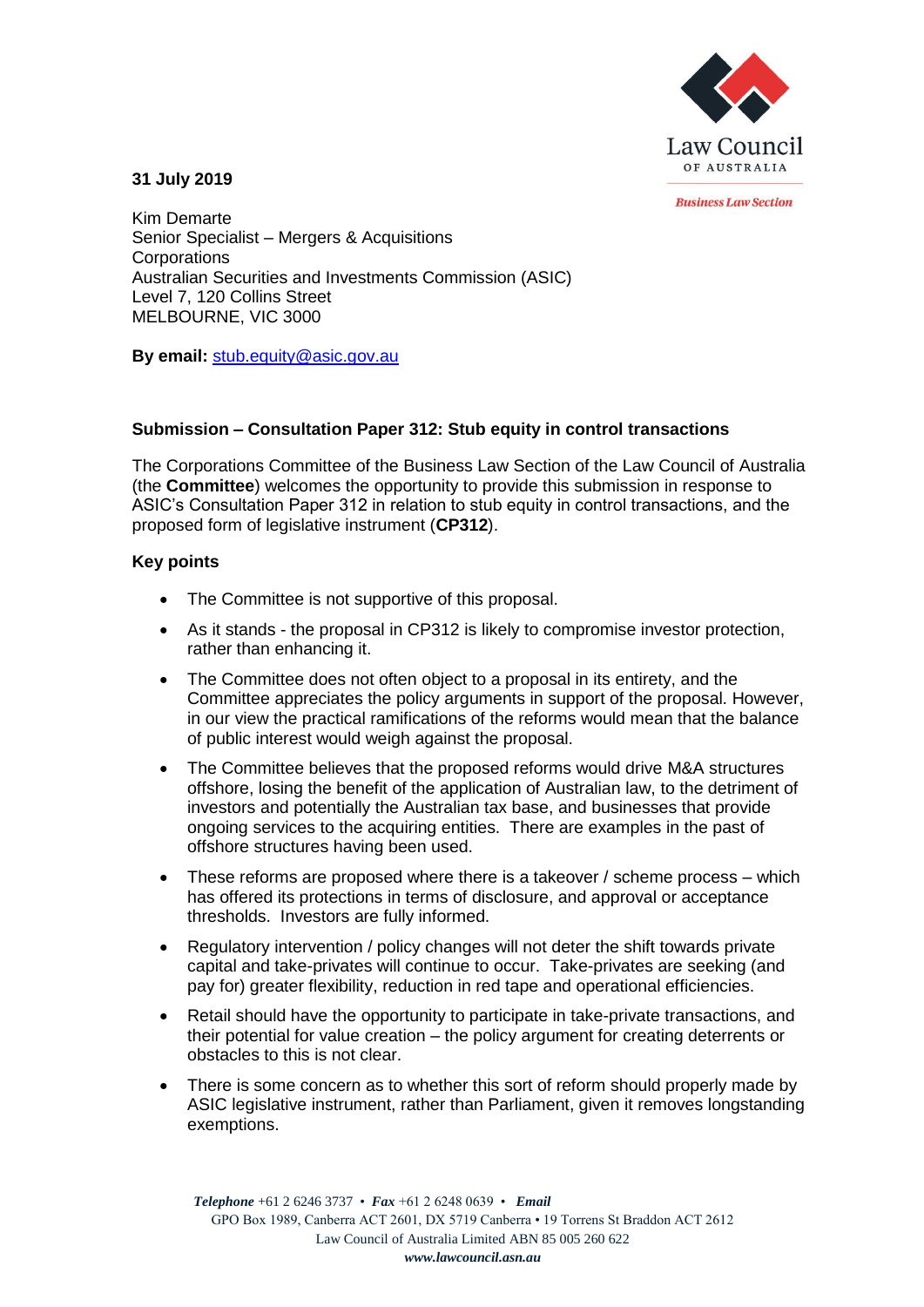| Responses to specific feedback questions raised in CP312 |  |
|----------------------------------------------------------|--|
|                                                          |  |

| #           | <b>ASIC Feedback Questions</b>                                                                                                                                                                 | <b>Committee Response</b>                                                                                                                                                                                                                           |
|-------------|------------------------------------------------------------------------------------------------------------------------------------------------------------------------------------------------|-----------------------------------------------------------------------------------------------------------------------------------------------------------------------------------------------------------------------------------------------------|
| <b>B1Q1</b> | Do you agree with our<br>proposal to prevent offers of<br>stub equity in proprietary<br>companies to retail investors<br>under the exemptions for<br>control transactions? If not,<br>why not? | We do not support this reform.                                                                                                                                                                                                                      |
|             |                                                                                                                                                                                                | However, we acknowledge some tension between<br>the existing policy underpinning:                                                                                                                                                                   |
|             |                                                                                                                                                                                                | the restriction on proprietary companies being<br>۰<br>involved in an offer requiring a prospectus; and                                                                                                                                             |
|             |                                                                                                                                                                                                | the longstanding prospectus exemptions for any<br>۰<br>securities offered as consideration for a control<br>transaction.                                                                                                                            |
|             |                                                                                                                                                                                                | We assume this reform seeks to reconcile the policy<br>between these two provisions.                                                                                                                                                                |
|             |                                                                                                                                                                                                | However, we note that parliament has also permitted<br>broad offers of securities in proprietary companies<br>under the crowd-funding regime, so "policy<br>consistency" is not necessarily compelling by itself.                                   |
|             |                                                                                                                                                                                                | To the extent that this reform causes take-private<br>transactions to exclude retail investors, or to use<br>offshore entities rather than Australian companies,<br>we believe that the balance of public interest does<br>not support this reform. |
| <b>B1Q2</b> | Do you have any comments<br>on the form of the proposed<br>legislative instrument in so<br>far as it modifies Ch 6D?                                                                           | No.                                                                                                                                                                                                                                                 |
| <b>B2Q1</b> | Do you agree with our<br>proposal to prevent offers of                                                                                                                                         | We do not support this reform. See key points,<br>above.                                                                                                                                                                                            |
|             | stub equity where the terms<br>of the offer require that scrip<br>to be held by a custodian or<br>subject to an agreement that<br>avoids:                                                      | We consider that it will have the result of driving M&A<br>into offshore vehicles, which is to the detriment of<br>Australian interests and is not, on balance, in the best<br>interests of retail investors.                                       |
|             | (a) the application of the<br>takeover bid<br>provisions in Ch 6 or<br>the disclosing entity<br>provisions in Pt 1.2A;<br>or                                                                   | The use of custodians and nominee entities where<br>retail investors are involved offers important<br>administrative efficiencies, and can enhance<br>protections for that group of investors.                                                      |
|             | (b) the 50 non-employee<br>shareholder limit in<br>s113(1)?                                                                                                                                    |                                                                                                                                                                                                                                                     |
|             | If not, why not?                                                                                                                                                                               |                                                                                                                                                                                                                                                     |